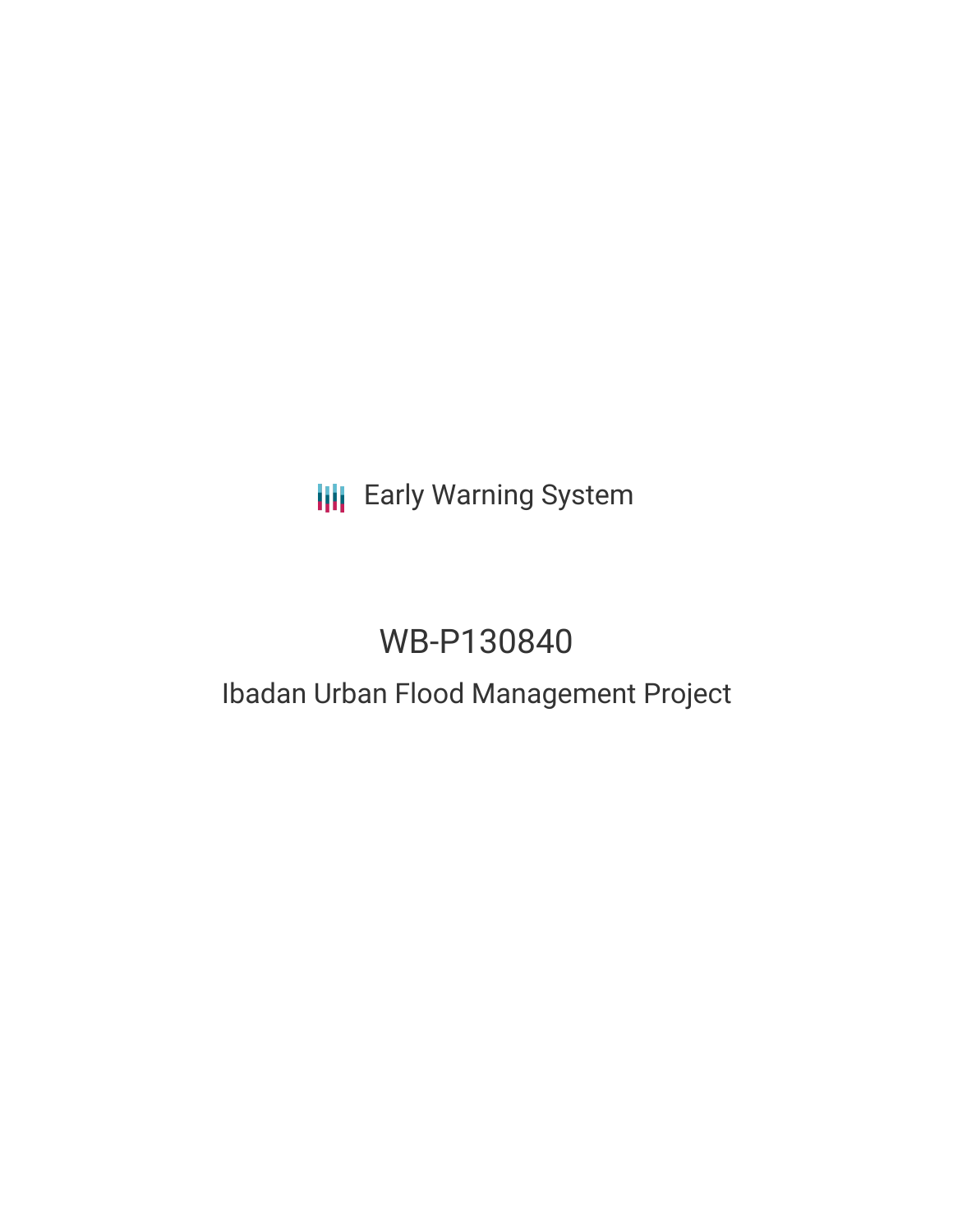

### **Quick Facts**

| <b>Countries</b>                | Nigeria                                                                                   |
|---------------------------------|-------------------------------------------------------------------------------------------|
| <b>Financial Institutions</b>   | World Bank (WB)                                                                           |
| <b>Bank Risk Rating</b>         | Α                                                                                         |
| <b>Voting Date</b>              | 2014-06-17                                                                                |
| <b>Borrower</b>                 | FEDERAL REPUBLIC OF NIGERIA                                                               |
| <b>Sectors</b>                  | Construction, Water and Sanitation                                                        |
| <b>Potential Rights Impacts</b> | Cultural Rights, Healthy Environment, Housing & Property, Right to Health, Right to Water |
| <b>Investment Amount (USD)</b>  | \$200.00 million                                                                          |
| <b>Project Cost (USD)</b>       | \$220.00 million                                                                          |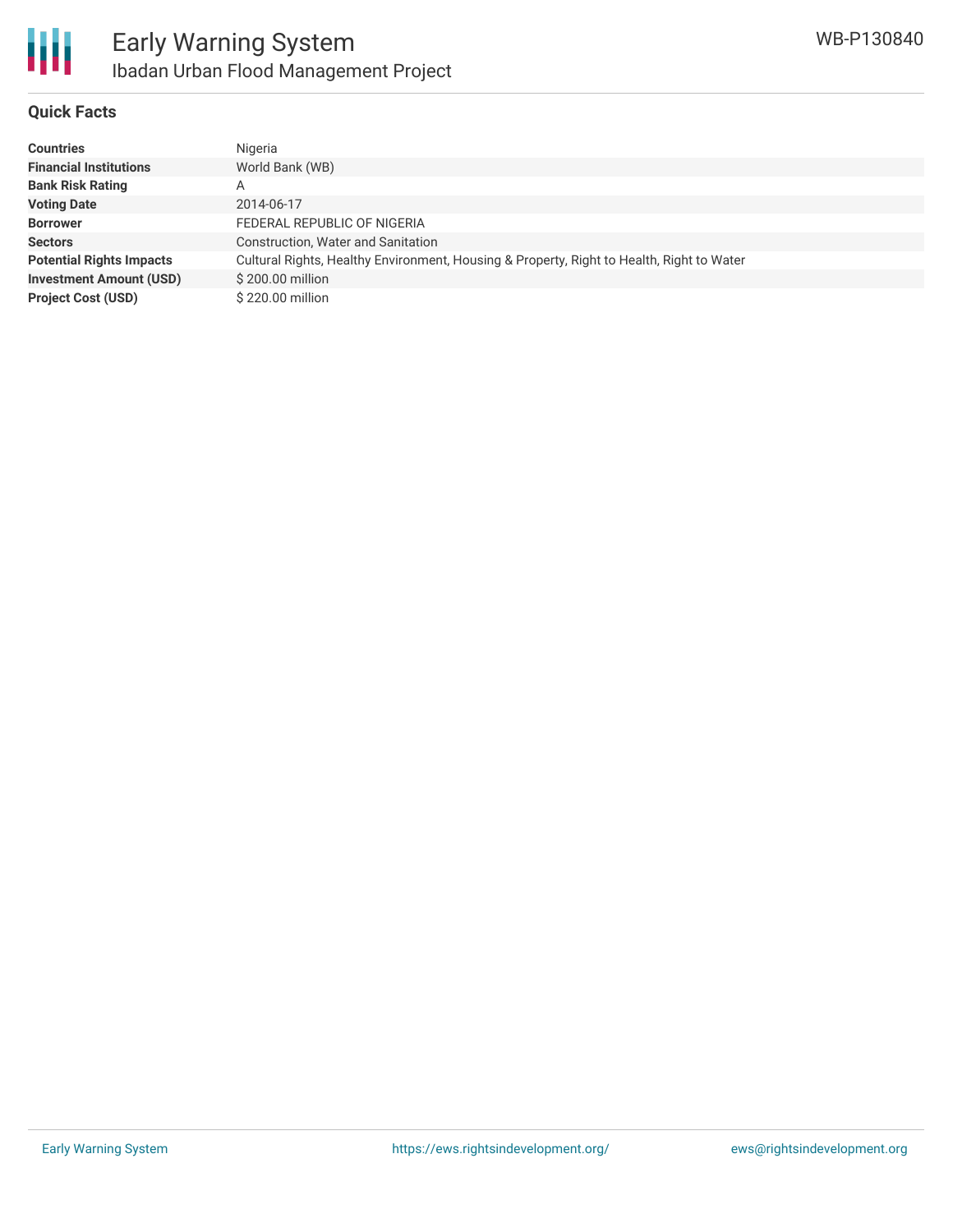

### **Early Warning System Project Analysis**

#### Categorization:

According to World Bank documentation, The project is categorized A because of the potential adverse environmental and social impacts of the civil works activities related to rehabilitation of priority infrastructure; undertaking structural improvements for critical public assets such as hospitals, airport, public buildings; and rehabilitation of the damaged spillway and stilling basin to improve dam safety, major rehabilitation of bridges and CDC, cleaning of river channels on main three rivers, and restoring or establishing natural flood retention ponds may have significant adverse impacts that are sensitive, diverse, cumulative, irreversible or unprecedented.

Project documentation states that, the environmental and social impacts associated with rehabilitation and restoration of drains, bridges and culverts on critical secondary and tertiary sub-catchment areas across the city of Ibadan; undertaking flood plain management activities and structural improvements of critical public assets such as hospitals, public buildings are expected to have site-specific and moderate impacts, which are listed in the Environmental and Social Management Framework (ESMF). In addition to negative environmental impacts, the ESMF lists the following social impacts for the IUFMP: The impact of floods is often as dramatic as it is negative on individuals, families, communities and governments. Flood engenders socio-economic and humanitarian crises (loss of lives, disruption of livelihoods and economic activities, loss of property and damage to critical public infrastructure roads, utilities, and school buildings, displacement of whole families, and spread of diseases). All this negatively affects the standard of living, resulting in impoverishment, increased social vulnerability and, above all, threat to life. Other anticipated benefits which are further discussed in the ESMF - include enhanced safety, improved health, and general well-being of beneficiaries through improved sanitation and hygiene occasioned by better drainage system.

Sources:

\*World Bank Documentation

Applicable Social and Environmental Standards

-Environmental Assessment OP/ BP 4.01

Safeguards policy OP 4.01 is triggered, in component 2 and since the exact locations and impacts of the sub-projects have not been identified; an Environmental Management Framework (ESMF) is prepared. According to Bank documentation, The following five safeguard policies are triggered, namely Environmental Assessment (OP 4.01), Involuntary Resettlement (OP 4.12), Natural Habitats (OP/BP 4.04), Physical and Cultural Resources (OP/BP 4.11), and Safety of Dams (OP/BP 4.37).

#### -Involuntary Resettlement (OP/BP 4.12)

This policy is trigged because, according to Bank documentation most of the sub-projects could involve land acquisition and or restriction of access to usual means of livelihood as most of the sub-projects will largely be rehabilitation of existing infrastructure. However, some of the projects may involve significant land acquisition and displacement of affected people.

#### -Natural Habitats OP/BP 4.04

This policy is triggered because some project activities may take place near to critical natural habitats (forests, wetlands, mangroves, etc.) or environmentally sensitive areas and some mitigation measures may be necessary to minimize any adverse environmental and social impacts. The Bank claims, The rehabilitation and operation of dam and drainage systems could affect downstream rivers, floodplains, wetlands and other fragile ecological systems thereby triggering OP4.04. The project will also include interventions in upstream catchments.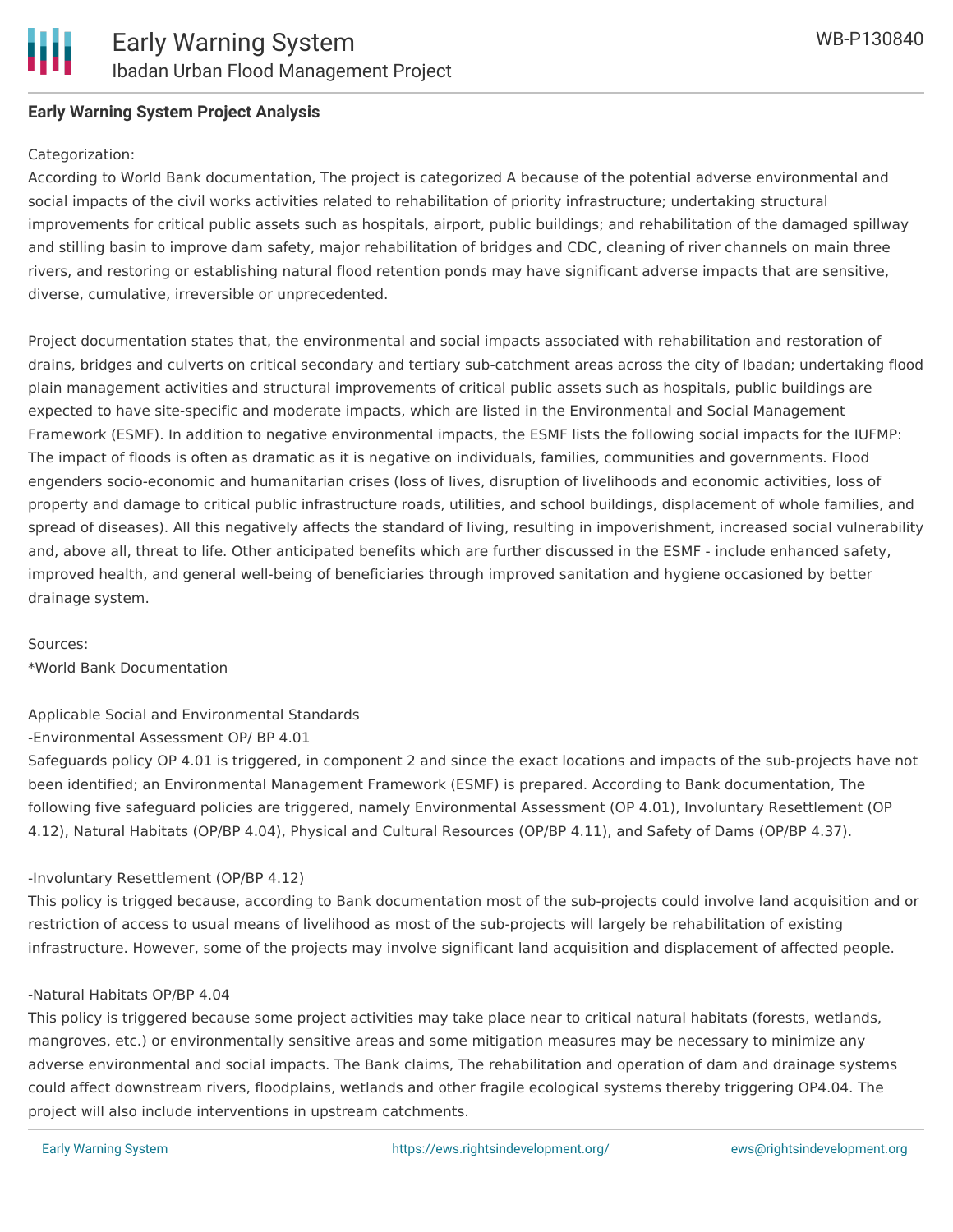

### **Investment Description**

World Bank (WB)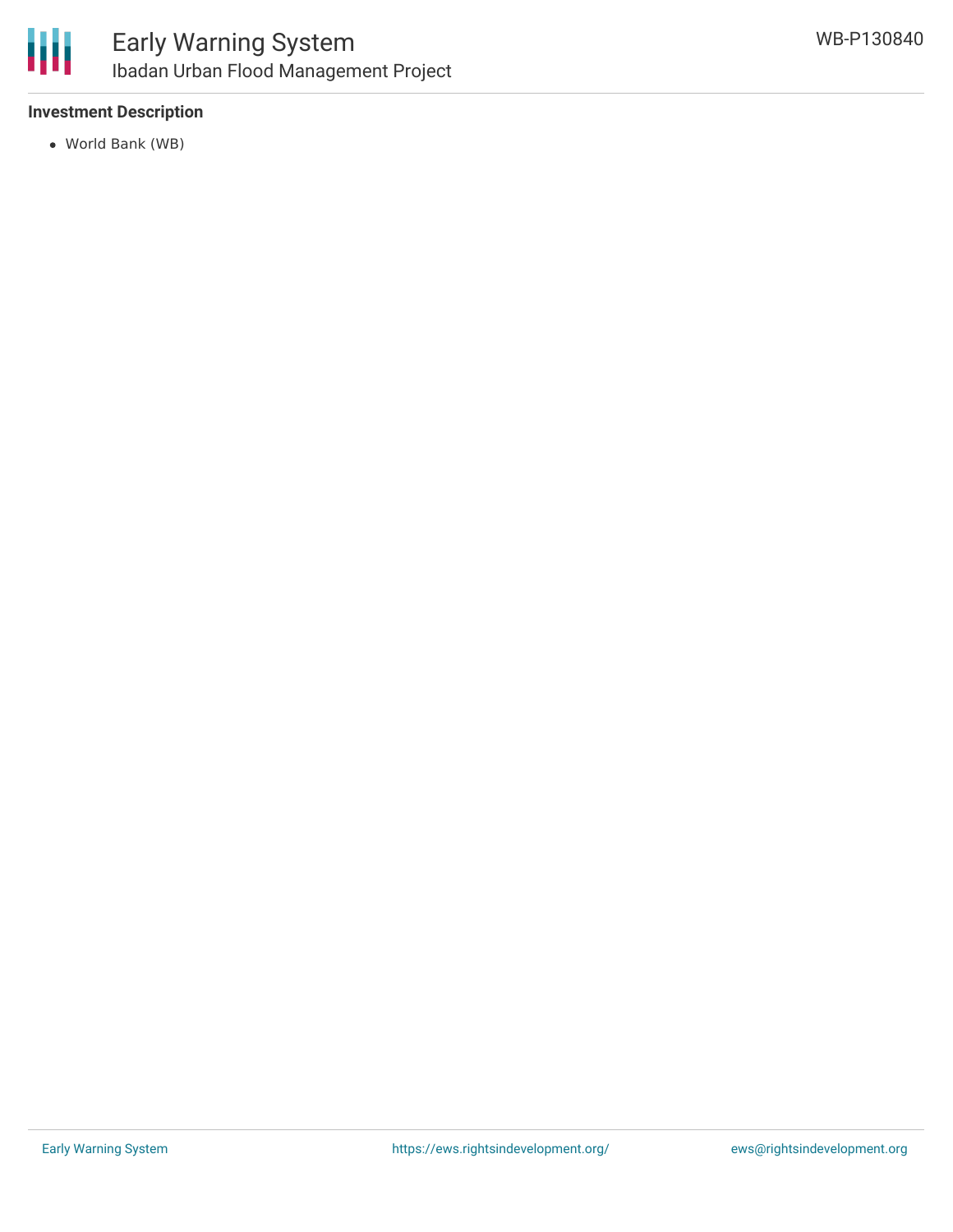

## **Contact Information**

ACCOUNTABILITY MECHANISM OF WORLD BANK

The World Bank Inspection Panel is the independent complaint mechanism and fact-finding body for people who believe they are likely to be, or have been, adversely affected by a World Bank-financed project. If you submit a complaint to the Inspection Panel, they may investigate to assess whether the World Bank is following its own policies and procedures for preventing harm to people or the environment. You can contact the Inspection Panel or submit a complaint by emailing ipanel@worldbank.org. You can learn more about the Inspection Panel and how to file a complaint at: http://ewebapps.worldbank.org/apps/ip/Pages/Home.aspx.